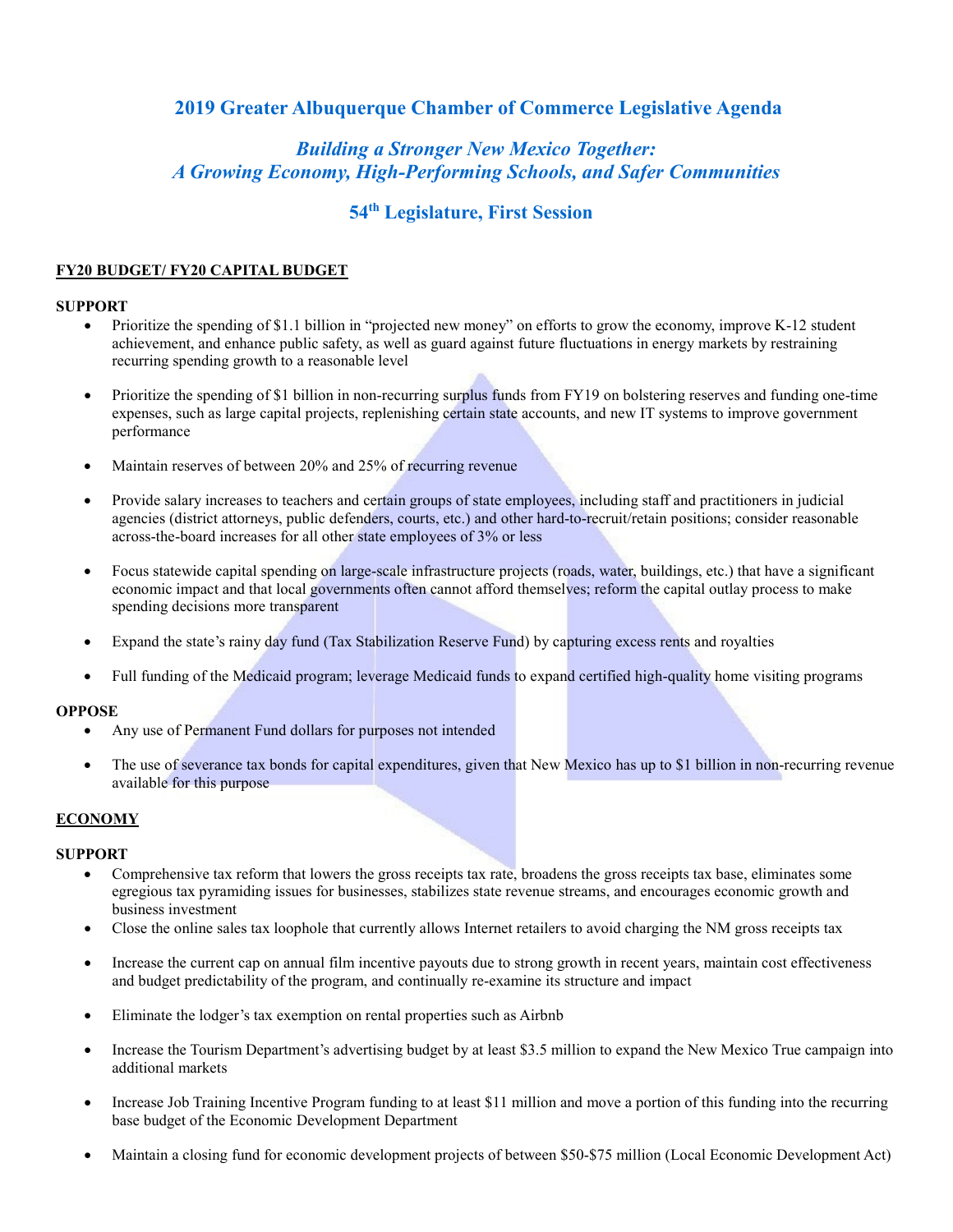- Support the Energy Transition Act as a financing tool to reduce costs to customers affected by retirement of a coal plant
- Increase staffing and capital expenditures at Spaceport America to encourage and accommodate future growth
- Constitutional amendment to make the Public Regulation Commission an appointed not elected body
- Raise the cap and consider other reasonable expansions of the Angel Investment Tax Credit
- Preserve the single sales factor apportionment for manufacturers in New Mexico
- City of Albuquerque request for \$15 million in capital outlay funding for the redevelopment of the 27-acre historic Rail Yards site, to include environmental remediation, expanding the market and event space, and improvements to allow for the relocation of CNM's Film School of Excellence to the site
- Innovate ABQ request of \$7 million in capital outlay funding for the renovation of the First Baptist Church site
- Creation of a Public-Private Partnership (P3) framework that would allow New Mexico communities to build and maintain the necessary infrastructure to retain jobs and expand economic opportunities
- Establish a state ethics commission that operates under fair and transparent processes
- Create a dedicated, recurring funding stream for forest restoration activities (\$25M in the Forest Land Protection Revolving Fund, to be expended over the next 3-5 years)
- Decriminalization of first-time offenses for the possession of one ounce or less of cannabis
- Continuation and appropriate implementation of the State's medical cannabis program

#### **OPPOSE**

- Any reduction in funding for or any additional limitations and earmarks attached to key job-creating economic development incentives, especially JTIP and LEDA
- Repeal of New Mexico's capital gains tax deduction or increase in personal income tax rates
- Any minimum wage increase that would reduce New Mexico's economic competitiveness in our region or impose annual indexed increases
- Any paid sick leave proposal that places onerous and unreasonable requirements on businesses, including failing to exempt or accommodate small businesses, failing to recognize existing generous paid-time-off policies as equivalent, establishing a costly and unfair process for resolving sick leave disputes, and requiring too many hours of leave to be provided each year
- Any proposal to legalize recreational cannabis that does not provide detailed answers to serious questions relating to job performance and workplace safety, driving under the influence, drug testing protocols, the right of employers to have a drugfree workplace, and alignment with policies at federal government or federal contractors' workplaces; support the creation of a bipartisan group to study these issues further
- Major regulatory changes relating to the collection of consumer data by companies, without proper further study

### **EDUCATION**

#### **SUPPORT**

- Increase public education funding to comply with a recent District Court ruling, including additional funding for at-risk students and higher teacher pay; consistent with the Court order, couple any additional funding with a strong accountability framework for districts and schools, a focus on funding proven strategies and programs, and the provision of greater authority to the State to ensure education dollars are spent properly, effectively, and in the classroom by districts
- Expand early childhood education programs in an aggressive, but responsible and incremental, manner; maintain a differentiated delivery system for early childhood services that relies on public and private providers; support dedicated funding for the development of a high-quality early childhood workforce; require rigor and high standards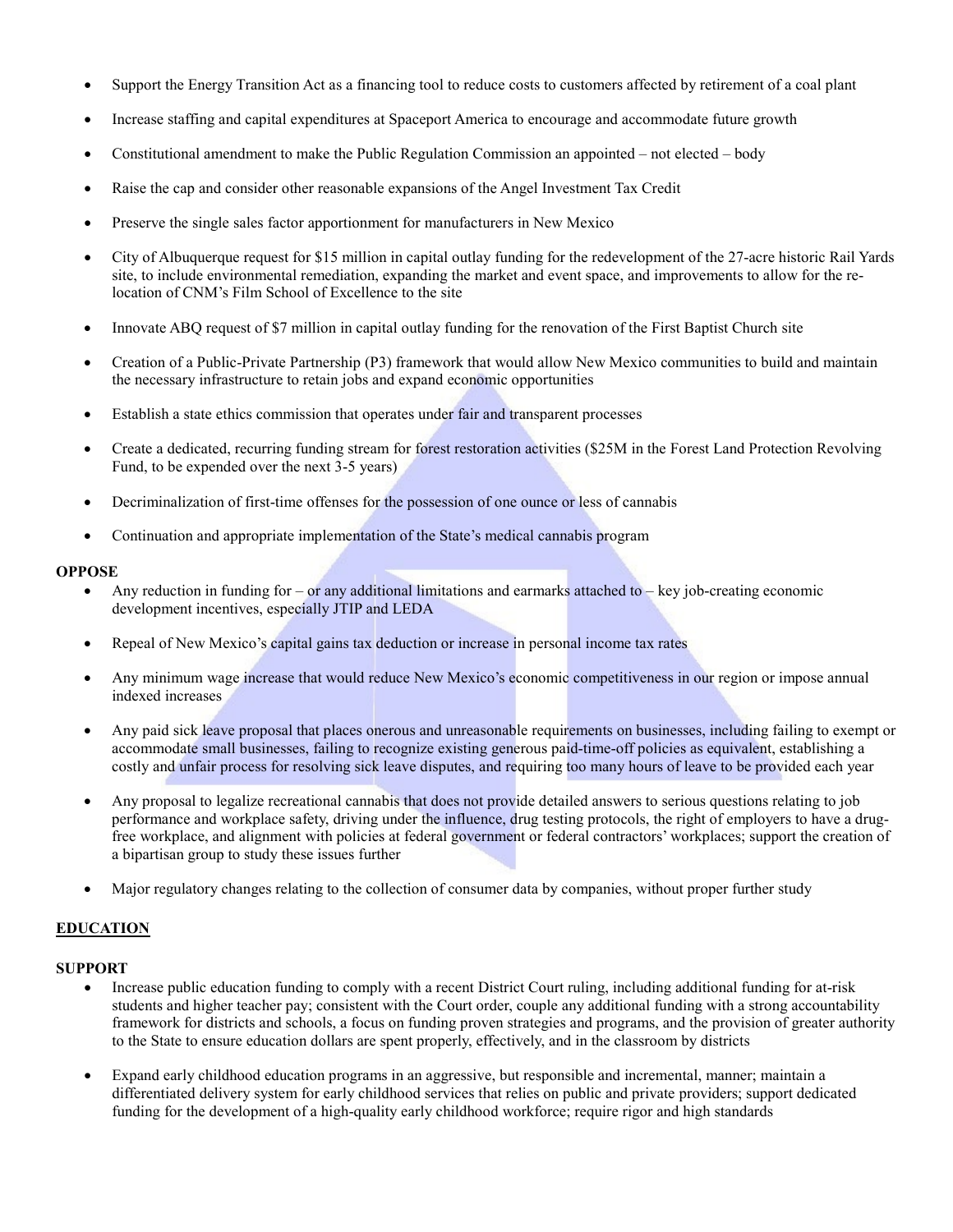- Establish a new cabinet-level department, led by a governor-appointed secretary, to oversee and manage the funding, coordination, and execution of the State's various early childhood programs; consolidate other cabinet departments
- Maintain high academic standards and relative consistency in the annual assessment used to gauge student performance, given the high cost of moving to a completely different exam, the time and effort that teachers have made to adjust to our current standards and exam, and the challenge of setting a new baseline for evaluating student progress
- Continue and expand key initiatives, including but not limited to: teacher and principal mentoring programs (TPE and PPE, specifically), adding instructional days for certain students and schools via K-3 Plus, the early dropout warning system, and providing the state's highest-performing teachers with bonuses or additional pay
- Establish minimum percentages that New Mexico school districts must commit to classroom spending
- Policies that promote and encourage the opening and replication of high-quality charter schools, while providing for the swift closure of low-performing charter schools

#### **OPPOSE**

- Changes to the State's school rating system that would significantly reduce the use of student achievement data to evaluate school performance, do away with a summative rating for each school, or alter the presentation of school ratings in ways that would make it harder for the public to understand how a school is performing
- The use of state statutes to dictate the specific student assessment that should (or should not) be given in New Mexico
- Moratorium on the opening of new charter schools
- Imposition of a cap on either the number of charter schools in NM or the number of students served by charter schools
- Changes to charter school authorizing statutes that would make it harder to open/replicate high quality charter schools
- Increase in the distribution from the State's permanent funds to pay for an increase in early childhood services
- Move Pre-K funding into the state equalization guarantee (SEG), to be distributed to districts via the funding formula
- Constitutional amendment that would eliminate the secretary of education position and turn the current PEC into a partially elected state school board that would select a state superintendent of education

#### **PUBLIC SAFETY**

#### **SUPPORT**

- Substantial increase in funding for judicial branch agencies, including district attorneys' offices, the New Mexico Public Defender, and the Courts, with a focus on making salaries more competitive in order to hire/retain the best
- Expand the use of loan-for-service programs to recruit and retain justice system workers (police officers, prosecutors, public defenders, corrections officers, mental health workers, etc.)
- Allow police officers and potentially other justice system workers, including prosecutors to retire, collect their pensions, and return to public work under certain conditions (i.e. non-supervisory role)
- City of Albuquerque request for \$28 million in capital outlay funding for land, design and construction of a centrally-located, around-the-clock emergency housing center for the homeless, as well as a one-time appropriation of \$5 million to cover operating costs associated with keeping the emergency shelter on Albuquerque's westside open year-round
- Bernalillo County and University of New Mexico request for \$30 million in capital outlay funding for the construction of an adult psychiatric crisis triage center in Albuquerque
- Funding to upgrade the metro area's emergency communications infrastructure (land mobile radio operations), which is used by more than 22 agencies – including police departments; the current radio system does not meet federal standards, lacks interoperability, and has significant coverage gaps that prevent communication between agencies during emergencies
- Funding for the Gun Intelligence Center at APD (to connect the use of firearms with violent offenders and gangs), a gunshot detection system at crime hotspots across the city, technology to speed up the processing of DNA evidence, and anti-auto theft monitoring devices to identify and track stolen vehicles.